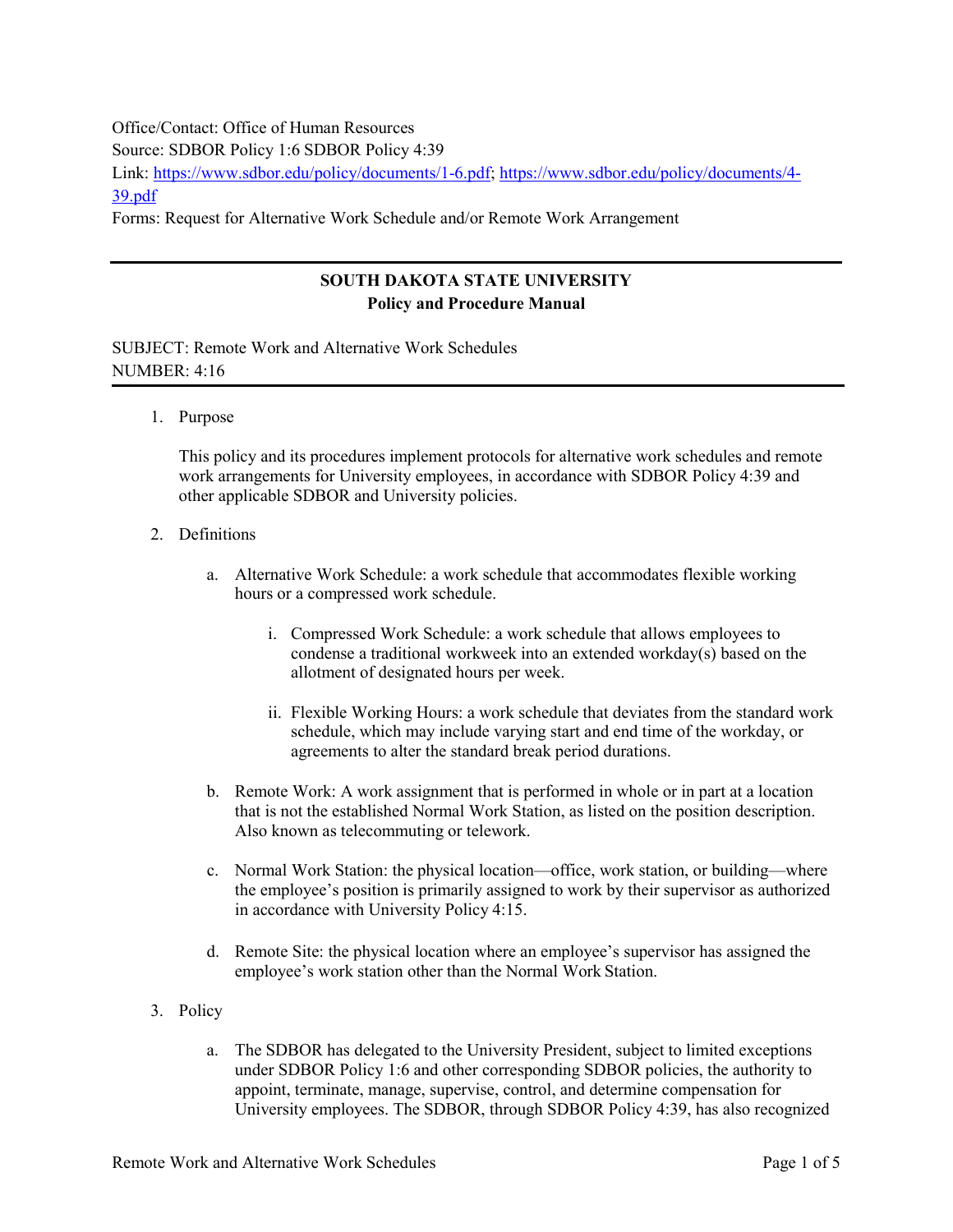the potential need for flexibility in employment terms by allowing for Alternative Work Schedules, Compressed Work Schedules, Flexible Working Hours, or Remote Work. Alternative Work Schedules and Remote Work arrangements do not change the conditions of employment.

- b. The University will follow the parameters for Alternative Work Schedules and Remote Work as set forth in SDBOR Policy 4:39 in a non-discriminatory manner.
- c. ADA accommodation requests for Alternative Work Schedules and Remote Work are handled through the standard ADA Accommodation process.
- d. Once the threshold for consideration is met, the following issues, in no particular order, may be considered before approving a request for an Alternative Work Schedule and/or Remote Work arrangement:
	- i. The prior performance of the employee, particularly as would indicate their performance with diminished direct oversight;
	- ii. The ability to regularly monitor the employee's performance from a Remote Site given their job duties and the available technology;
	- iii. The importance of the employee being located at their Normal Work Station to achieving program goals of the department or unit;
	- iv. The importance of the employee being located at their Normal Work Station with regard to the employee's customer service;
	- v. The desires of the employee;
	- vi. Coverage of business necessities and the impact of approval on colleagues in the department or unit, including any workload shifting;
	- vii. The impact of approval on the career development of the employee;
	- viii. The suitability of the employee's proposed Remote Site; and
	- ix. The technology and equipment available for the employee to use from the proposed Remote Site.
- e. Initial and continued approval of requests for Alternative Work Schedules and/or Remote Work shall be conditioned upon compliance with all University and SDBOR policies and procedures and the following requirements:
	- i. Normal business hours for the department or unit shall be maintained except for exceptions that receive the express, prior written approval of the supervisor;
	- ii. All travel required by the employee's supervisor between the Normal Work Station and Remote Site—to include meetings, training, and other supervisor directives requiring the employee's physical presence at the Normal Work Station—and the expenses associated with the travel, shall be the responsibility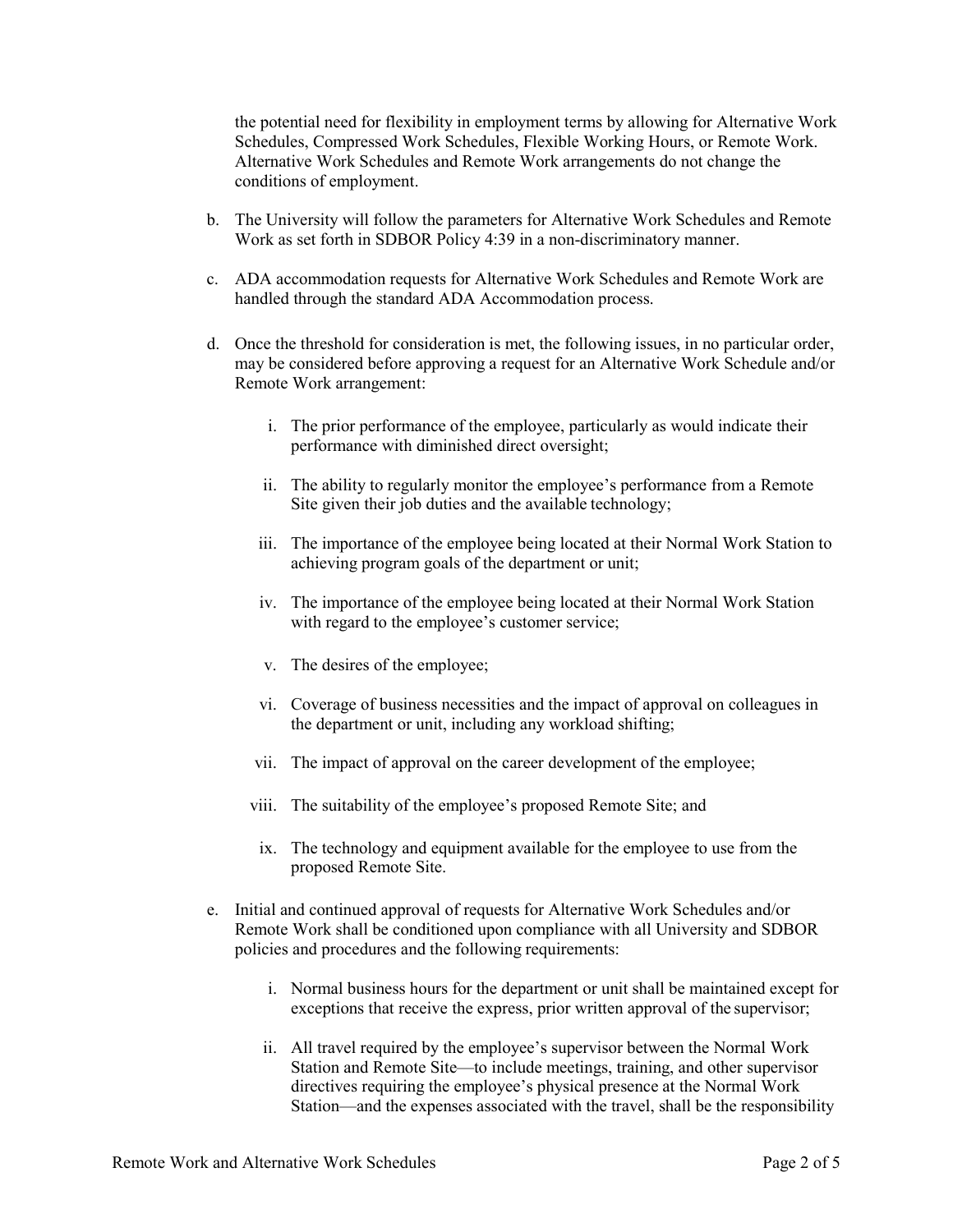of the employee;

- iii. The employee shall establish and maintain a work station in clean and working order, and in compliance with all applicable building codes, in their Remote Site that shall be approved by the supervisor prior to the start of the Remote Work, and shall only be substantially modified upon approval by the supervisor;
- iv. The employee shall maintain regular, hourly communication availability through electronic devices with their supervisor and the Normal Work Station, including by phone and e-mail, unless such availability is unreasonable or is not possible;
- v. The employee shall adhere to all SDBOR and University policies, in addition to all applicable laws, at their Remote Site and while on University business. The employee shall accurately report all hours worked asrequired;
- vi. The employee shall maintain all confidential, trade secret, proprietary, and personally identifiable information as required;
- vii. The employee is required to provide their own utility service to their work station, including but not limited to telephone service, high-speed internet service, electricity, and heat/cooling;
- viii. The employee must allow University personnel to access the employee's Remote Site work station for business-related purposes, including set-up, servicing, and replacing University equipment, and for obtaining University property;
	- ix. Where the University does not provide its own equipment, software, and resources to set up and maintain the Remote Site work station, the employee will be responsible for paying for and obtaining the equipment deemed necessary by the employee's supervisor for the employee to carry out the essential functions of their position, with such equipment and its business use subject to all applicable SDBOR and University policies;
- x. The employee must maintain a performance rating of "meets expectations" or equivalent in their performance evaluations while on an Alternative Work Schedule or Remote Work arrangement;
- xi. Timekeeping policies and procedures shall be followed and supervisors will maintain oversight of employee's deployment of job duties;
- xii. The employee is responsible and liable for the loss of state-owned equipment due to damage or theft while on a Remote Work arrangement; and
- xiii. Alternative Work Schedules and Remote Work arrangements are prohibited from serving as a substitute for childcare, personal leave, as a means of facilitating outside employment, or other activities prohibited by federal, state, or local law or SDBOR or University policies while on University work time.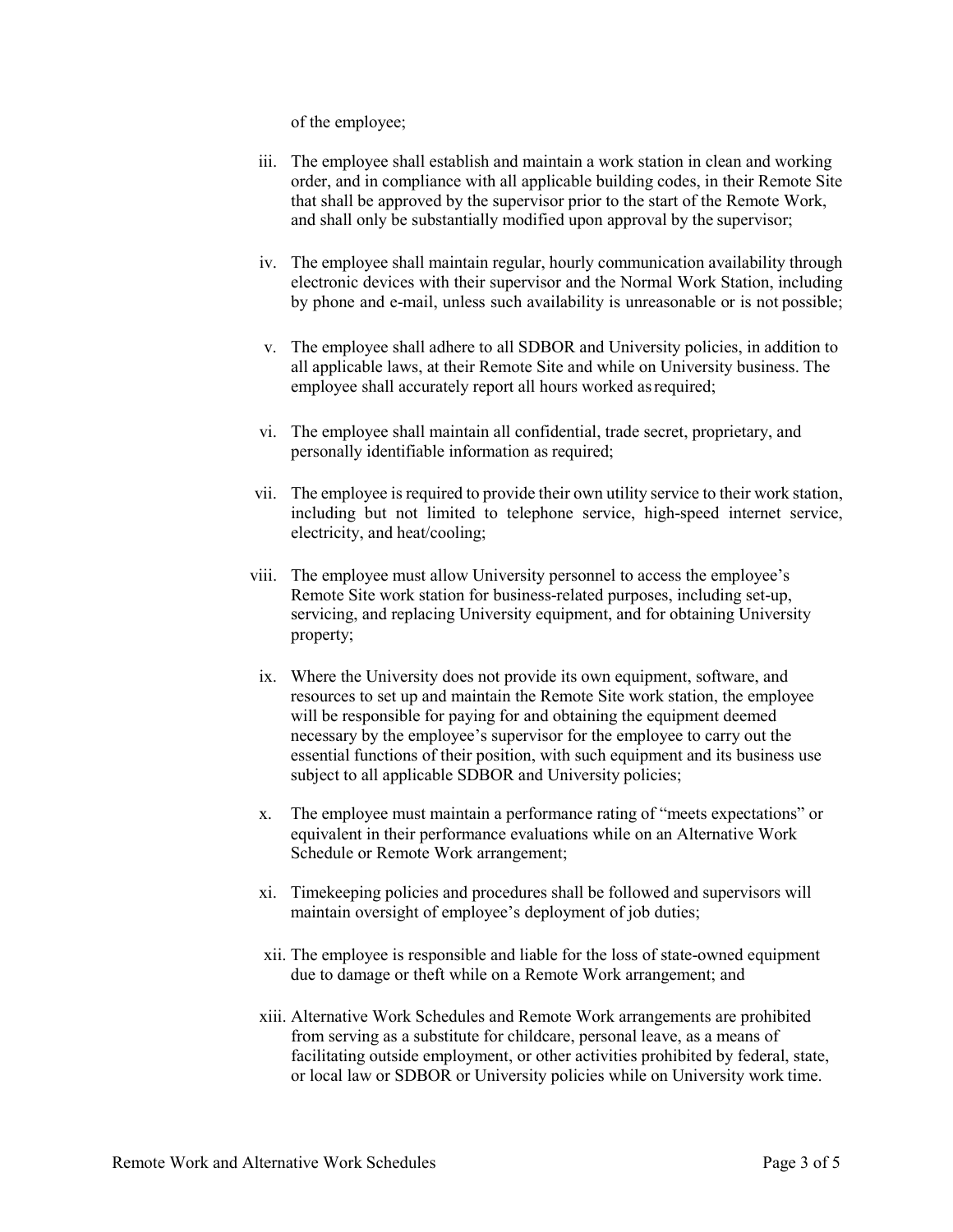- f. Supervisors may approve brief intermittent or temporary Alternative Work Schedule or Remote Work arrangements. Before receiving consideration, the employee requesting such an arrangement must specify their proposed Remote Site schedule and job duties.
- g. Supervisors may work with employees jointly to create Alternative Work Schedules and Remote Work arrangements that best serve the interests of the University, under the terms of this policy.
- h. Supervisors retain full discretion on whether to initially approve or deny any requests for Alternative Work Schedules or Remote Work made by their direct reports, or to initiate work as remote. The department or unit head, the dean or supervisor equivalent, and a Small Committee comprised of Human Resources designee, Office of General Counsel designee, and the VP over the unit to which the employee reports, or their successors, must all approve requests for Alternative Work Schedules or Remote Work arrangements prior to their authorization. Payroll Services, IT, and Risk Management will be contacted for consideration of compliance issues related to the Remote Work request prior to authorizing the Remote Work request. Remote Work arrangements that result in a work location outside of the state of South Dakota must be approved by the SDBOR Director of Human Resources after supervisor and subsequent Small Committee approval.
- i. Once authorized, the employee's supervisor has the authority to revoke any approved Alternative Work Schedule or Remote Work for any reasonable employment, educational, programmatic, or other lawful reason, including but not limited to the considerations and requirements listed above. The department or unit head, the dean or supervisor equivalent, and a Small Committee comprised of Human Resources designee, Office of General Counsel designee, and the VP over the unit to which the employee reports, or their successors, must all approve extension, modification, or termination of requests for Alternative Work Schedules or Remote Work prior to their authorization. Reasonable effort will be made to provide 30 days' notice of such a change to accommodate commuting, childcare, and other problems that may arise from such a change.
- j. Non-essential personnel, as that term is defined in University Policy 10:7, may be directed to temporarily use a Remote Work arrangement. This directive does not require the completion of any forms or agreements, but requires supervisors to consult with the affected employees, Human Resources, and to provide written work expectations that are subject tosupervisor modification during the Remote Work arrangement period directed by the President, or designee.
- 4. Procedures
	- a. The employee must complete the *Request for Alternative Work Schedule and/or Remote Work Arrangement* form (hereafter "Form") in order to have their request considered by their supervisor. The employee shallsupplement the information provided on the Form as required by their supervisor, supervisors in the supervisory chain, or Small Committee.
	- b. Upon receipt of the Form, the supervisor will consider whether the position and incumbent meet the eligibility requirements in this and referenced policies. If so, the